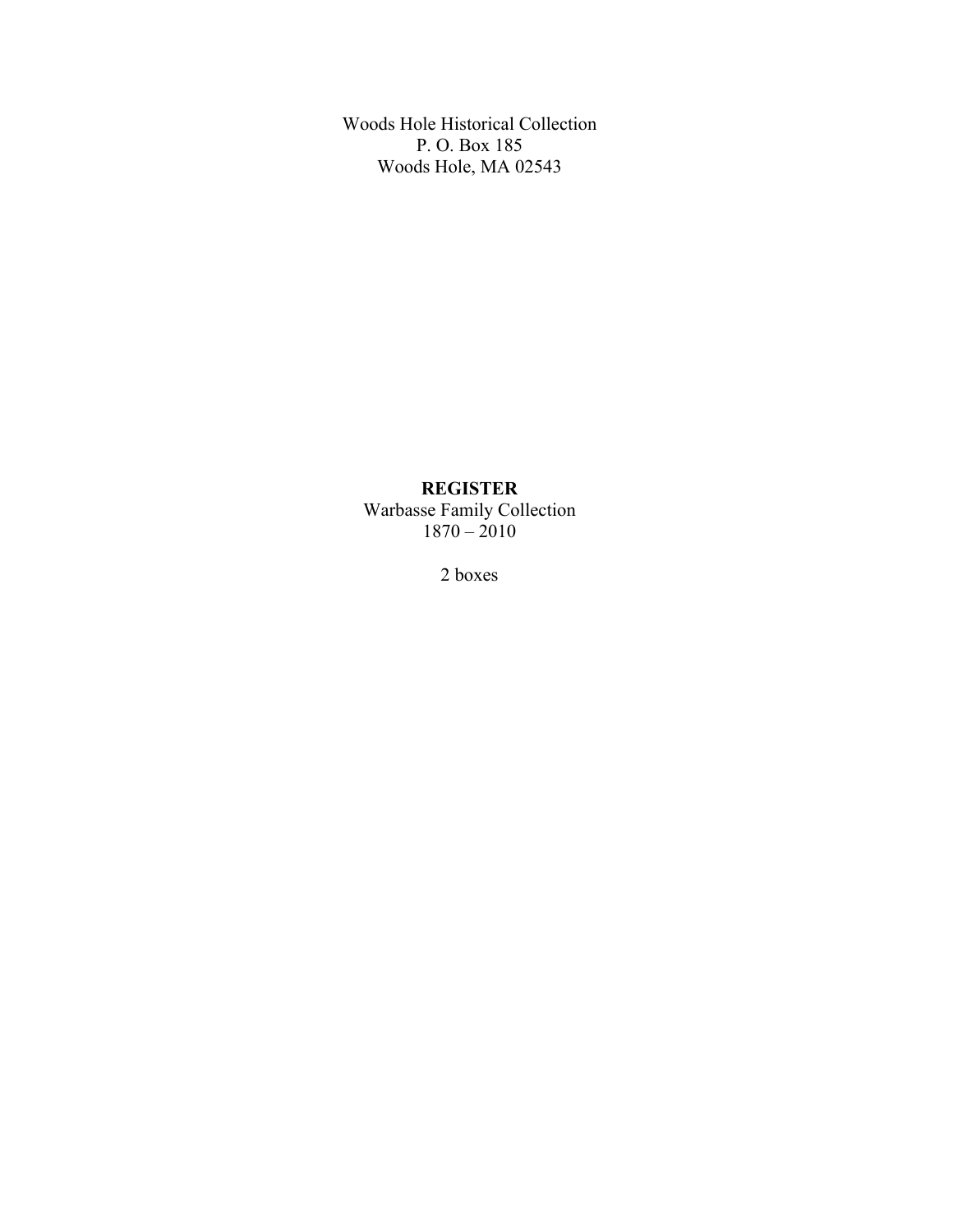### **Warbasse Family Collection**

### **Biographical Notes**

Agnes Dyer Warbasse, the wife of Dr .James P. Warbasse, was the only child of Henry Knight Dyer and Carolyn Price Dyer (a descendent of Samuel Adams). Henry Knight Dyer was born in New York City in 1846 or 1847, attended public schools in Brooklyn, NY, began working at Dennison & Co. as an errand boy in 1859, and became its president in 1892. Dyer first came to Woods Hole in the early 1890s with his business partner, Charles Dennison, who had a house in Chappaquoit. As a result of his visit, Dyer purchased land on Penzance Point where he built his summer home, The Anchorage, in 1895. In Woods Hole he was a founding member of the Woods Hole Yacht Club and the Woods Hole Golf Club as well as a member of the committee formed in 1910 to erect the Woods Hole Library. Dyer died at his Brooklyn home on December 14, 1911.

Agnes Louise Dyer was the only child of Carolyn and Henry Dyer. Born in Brooklyn, NY on April 4, 1877, she graduated from the Packer Collegiate Institute of Brooklyn in 1897. She then attended Columbia College, specializing in music and sociology. In 1903. Agnes married Dr. James Peter Warbasse. The couple had six children: Henry Dyer, James Peter, Richard Northrup, Eric, Agnes, and Vera.

With Warbasse, Agnes continued her study of social and economic conditions. In 1915 at their home in Brooklyn, the two organized The Cooperative League of the United States, a national federation of consumer cooperative associations. Agnes was its Educational Secretary until 1928. During that time she attended international as well as the national congresses of the Cooperative League. She also lectured on cooperation for the New School of Social Research and the Rochdale Institute in New York and was the author of magazine articles and pamphlets on the topic.

James Peter Warbasse was a surgeon, sociologist, teacher, and author. Born in Newton, NJ, he graduated from Newton Collegiate Institute and 1889 from the College of Physicians and Surgeons of Columbia University. Warbasse practiced surgery in Brooklyn, NY for 30 years. In 1918 he retired from surgery to become a sociologist. In addition to being the president of the Cooperative League of the United States, Warbasse lectured on sociological problems at colleges around the country.

In 1940 James and Agnes Warbasse left Brooklyn to live year round at their Woods Hole summer home, Gladheim. They had built the home in 1912-1914 on Penzance Point on land acquired next to The Anchorage. Agnes died there on February 3, 1945. After Agnes's death, James continued living there until 1953 when Gladheim was sold. He then built a small home on Quisset Ave. in Woods Hole where he died on February 23, 1957.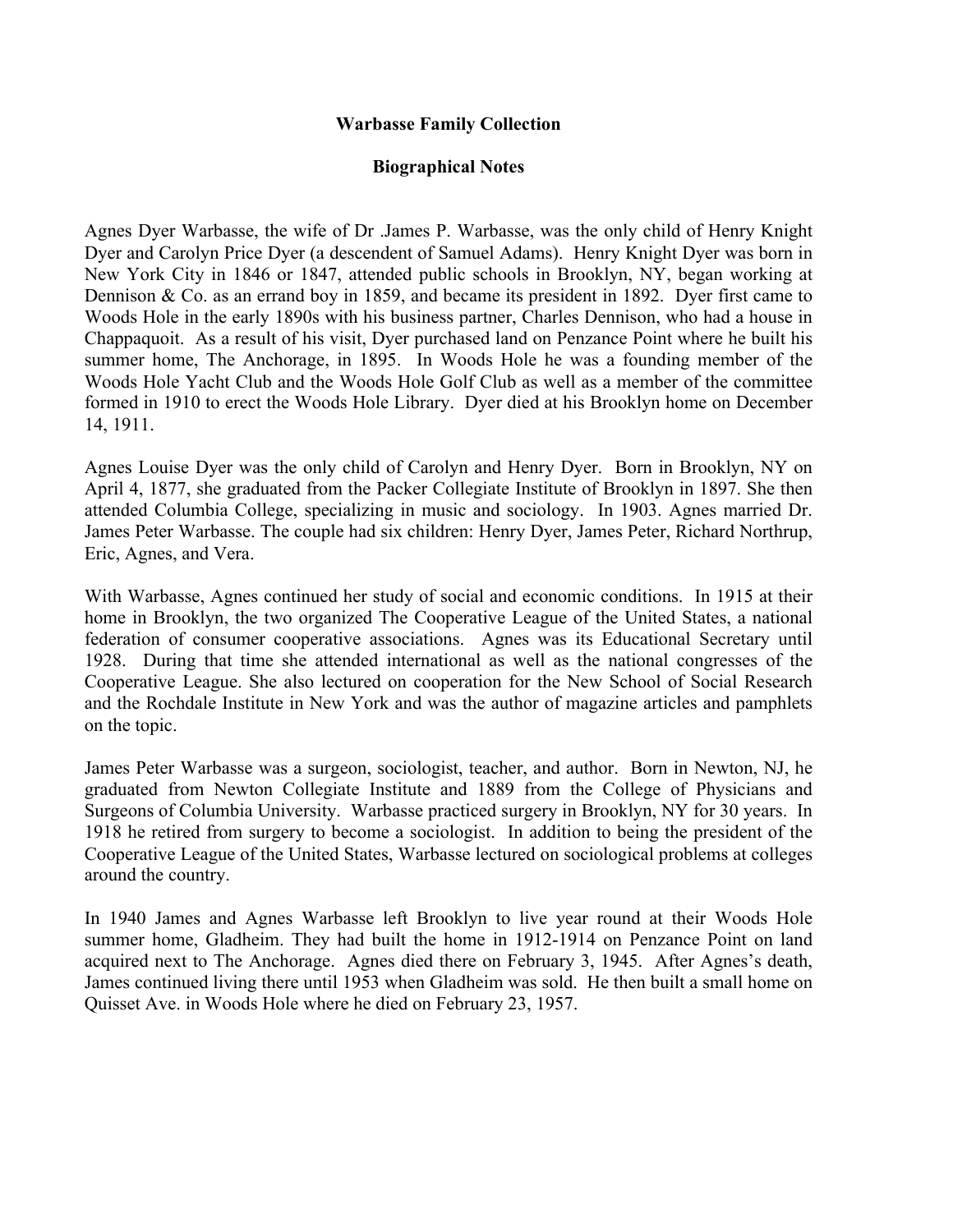#### **Warbasse Family Collection**

# **Scope 1870 - 2010**

Box 0ne of this collection contains the photograph album of Agnes Dyer Warbasse. Its photos span the years 1895 – 1915. The photos are primarily of the Warbasse family and friends taken during their summers in Woods Hole. Pictures of their home, Gladheim, and the family boats can be found here as well.. In addition to the album itself, the box contains negatives, copy photos, and Xerox copies of the album's photographs and pages. Memoirs by family members, obituaries, and newsclippings provide information on Gladheim and family members.

Box Two of the Warbasse Family collection contains the writings of Vera Warbasse Spooner, the daughter of Agnes Dyer Warbasse and Dr. James Peter Warbasse. These writings are memoirs of her Woods Hole summers as a girl and young woman.. Topics include the family home, Gladheim, and that of her Gandfather Dyer, The Anchorage; the family spritsail *Explorer,* and Vera's early sailing experiences in Woods Hole. Of interest may be the many photographs of Gladheim and the three pages from Vera's photo album with snapshots taken during her college years.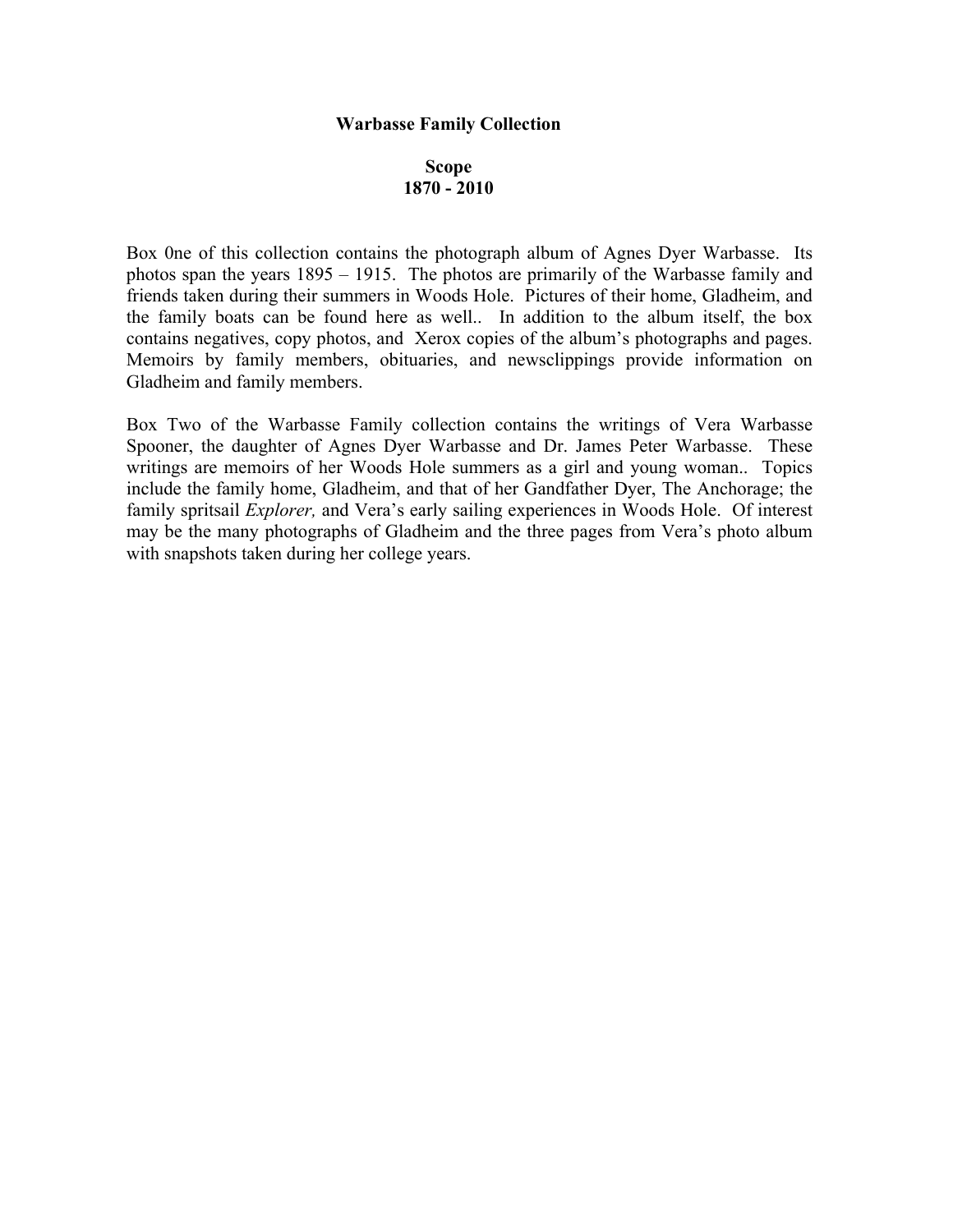# **Warbasse Family Collection Register**

### **Box 1 Agnes Dyer Warbasse**

- 1.1. Photograph Album of Agnes Dyer Warbasse. 1895-1915. 1 original.
- 1.2 Warbasse, Agnes Dyer.
	- a. Memorial Booklet: "Agnes Dyer Warbasse, 1877-1945." A brief biography along with remembrances by friends about different periods in Agnes' life. 1 original.
	- b. Remembrance: "A Nostalgic Memory of the Explorer" by Vera Warbasse Spooner(daughter of Agnes Dyer Warbasse). 1 typed photocopy.
	- c. Photocopied pages of Agnes Dyer Warbasse's 1895 photo album.
- 1.3. Booklet: "Poems of the Family Circle" by (James) Peter Warbasse, son of Agnes Dyer Warbasse.
- 1.4. Warbasse Album: Xerox copies of pages having pictures which could be used for 1985 Woods Hole Calendar, Dyer correspondence, and *Explorer* newsclippings.
	- a. Correspondence between H. K. Dyer and the Hon. William Howard Taft concerning the "attractiveness and healthfulness" of Woods Hole and encouraging Taft or his brother to consider purchasing land here. December 1908. 1 carbon copy of each letter.
	- b. Notes regarding pictures to be used in the 1985 Woods Hole Calendar along with the Warbasse Album pages which may have possible pictures. 1 page of original pencil notes and photocopied album pages.
	- c. Correspondence regarding donations of ephemera to the Woods Hole Historical Collection. Vera Warbasse Spooner to Tom Ratcliff. September 17, 1974. 1 original. Tom Ratcliff to James P. Warbasse. October 9, 1974. 1 original with envelope.
	- d. Newsclippings: 3 pages of photocopied news articles about the spritsail "Explorer" once owned by the Dyer/Warbasse family. *Maine Coast Fisherman*. May 1960. . Falmouth *Enterprise*. May 23, 1978.
	- e. Photograph of Woods Hole Historical Museum's text for its Woods Hole Sprisail Boat exhibit.
- 1.5. Wafbasse Album: Copy photos and photocopies of album pages with pictures of the young Agnes Dyer and her father Henry Knight Dyer.
	- a. Obituary of Henry Knight Dyer. Brooklyn *Eagle*. October 20, 1911. 1 photocopy.
	- b. Photograph of Henry Knight Dyer. 1898. 1 photocopy of 2 pictures.
	- c. Photocopy of a miniature of Agnes Louise Dyer. 1902-03 ?. 1 copy.
	- d. Picture of Grandmother Dyer and two grandchildren, Henry and Agnes. 1 photocopy.
	- e. Album pages with pictures of Agnes and friends on her father's boats, Henry Knight Dyer, the Dyer naphtha launch, spritsails, and the Woods Hole Yacht Club. 1895. Photocopies and copy photos.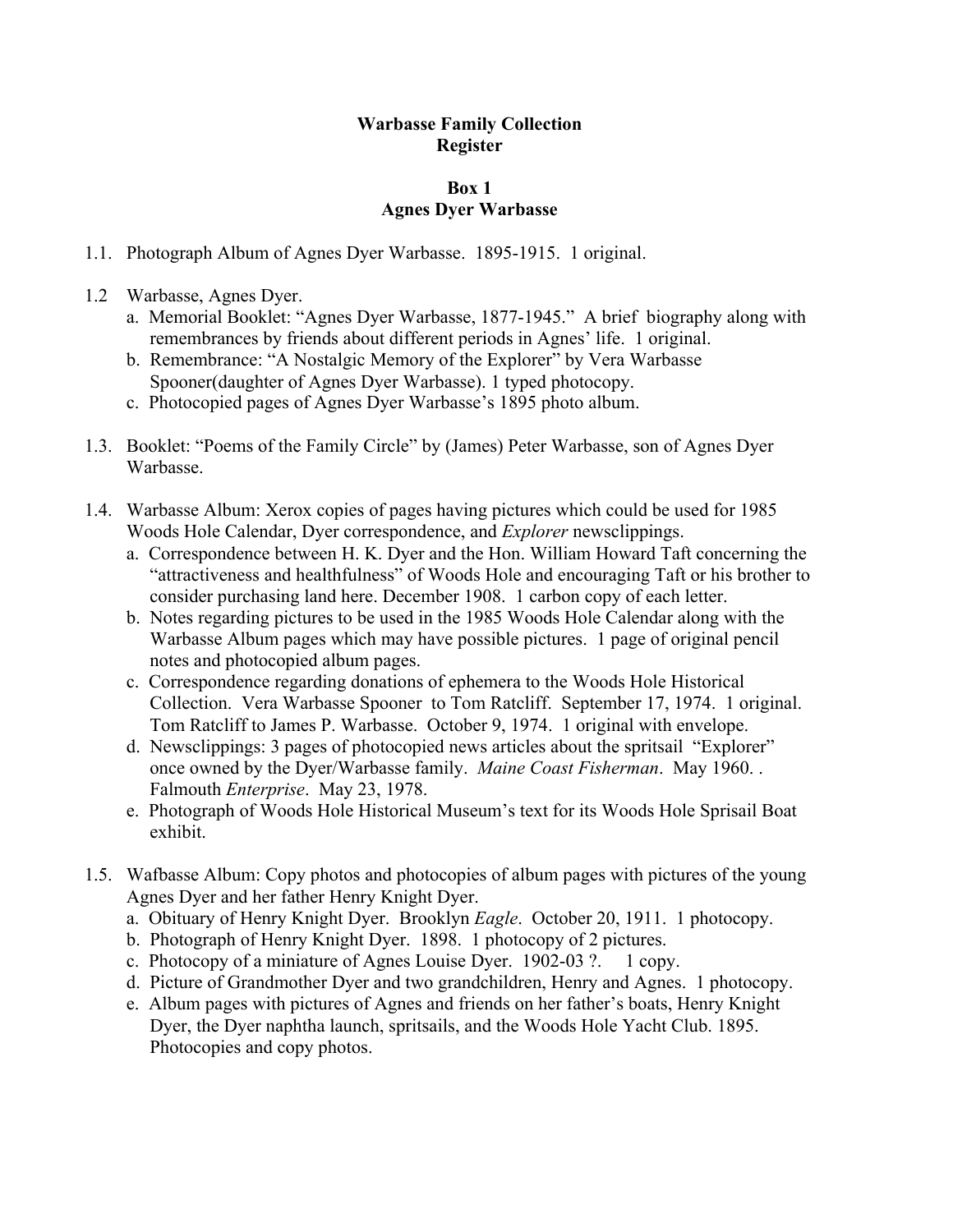- 1.6. Warbasse Album: Mr. & Mrs. Henry K. Dyer and children, Woods Holl '98, and Correspondence.
	- a. Photograph negatives of album pages.
	- b. Copy photos of Dyer family, friends, and boats. 15copy photos.
	- c. Woods Holl '98: 7 Xeroxed album pages.
	- d. Obituary of Dr. James P Warbasse and related newsclippings. 1 original page. 2 photocopies.
	- e. Correspondence from Mrs. Franklin A. Park to Agnes Warbasse Burgher requesting information on several houses on Penzance Point to help with the libraries search for information about houses in the village. September 21, 1974. 1 original. January 7, 1975. 2 copies.
	- f. Photograph of "The Anchorage." 1 original.
- 1.7.. Warbasse Album: Copy Prints.
	- a. Small packet of copy prints of photographs owned by Agnes Warbasse Burgher: Agnes Dyer on Bob, "Gladheim", family at play, WHHM exhibit text on "Gladheim".
	- b. 34 copy prints of Warbasse Album pages.
- 1.8. Warbasse Album: Agnes Dyer Warbasse and Children.
	- a. Copy prints (25) of children/family/friends pages as well as views of "Gladheim" and Woods Hole.
	- b. Photocopies (9) of children/family/friends pages and "Gladheim".
- 1.9. Warbasse Album 1895: Xerox copies of various pages.
	- a. At the Fish Commission. 1 copy.
	- b. Woods Holl. 1 copy.
	- c. "Gladheim". 1 copy.
	- d. Warbasse children. 1 copy.
- 1.10. Warbasse Original Photographs.
	- a. Spritsails racing. 1895? 1 original photograph.
	- b. Original Anchorage pier and float with spritsail. 1896? 1 original photograph.
	- c. The Breakwater Hotel. nd. 1 small page with a photo on the front and back.
	- d. Envelope with James P. Warbasse's return address. 1 original.
- 1.11. Warbasse Family Information.

.

a. E-mail correspondence between MP Barry and Susan Witzell , WHHM archivist. Contains information about descendants of Henry and Carolyn Dyer, the Dyer Garage in Brooklyn, a copy of a letter by James Peter Warbasse, Jr.(age 9), and Dennison Manufacturing. September 30, 2010. 4 pages.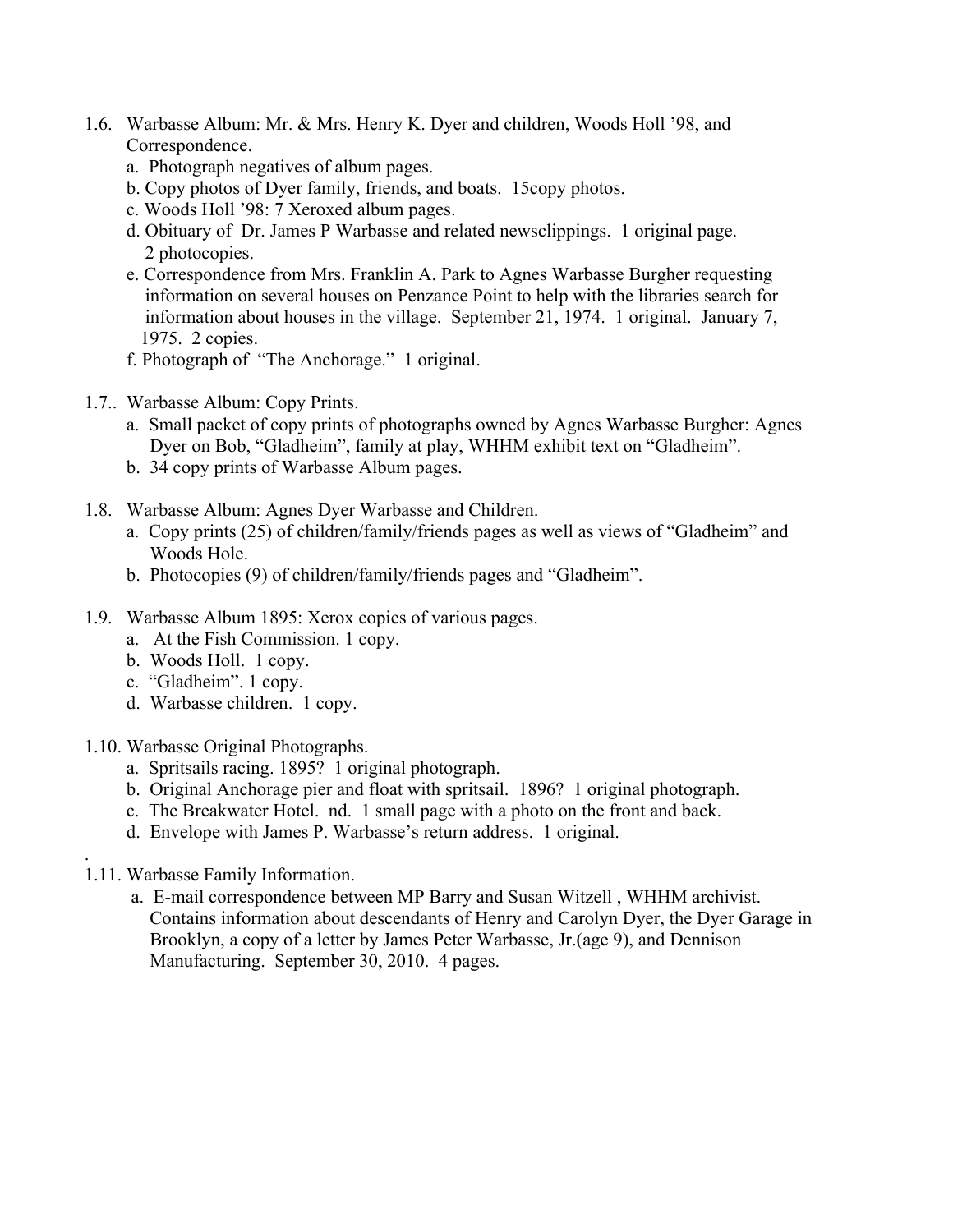## **Warbasse Family Collection 99-20 Register**

### **Box 2 Vera Warbasse Spooner**

*Note: Mrs. Spooner does not wish any of the following writings to be reproduced or republished in any way without her knowledge and an opportunity to edit them.*

- 2.1. Warbasse and Dyer background information based on conversation with Vera Warbasse Spooner. 1 typed copy. 3 handwritten note cards.
- 2.2, Henry Knight Dyer: The Story of His 1870 Ledger. (Blog by Benjamin Feldman) Dyer was Vera Warbasse's grandfather. 12 pages downloaded from Feldman's blog.
- 2.3. Papers and Writing of Vera Warbasse Spooner: 'Seek the Truth." Includes copies of photographs of the stone with this family motto.. .
- 2.4. Papers and Writing of Vera Warbasse Spooner: The *Explorer* and How my family acquired her. Includes a copy of a photograph of Agnes Dyer with *Explorer.*
- 2.5. Papers and Writing of Vera Warbasse Spooner: "The Anchorage" and "Gladheim"( Dyer and Warbasse homes). Also includes April 12,1991 Cape Cod Times article "Fire guts historic Woods Hole home", as well as copies of Vera Warbasse's wedding photos and a photo of Agnes Dyer on her horse, Dolly.
- 2.6. Papers and Writing of Vera Warbasse Spooner: My Early Sailing Days at Woods Hole. Includes a copy of a photograph of young Vera and Eric rowing and another of the *Whitecap*.
- 2.7. Papers and Writing of Vera Warbasse Spooner: Memories of "Gladheim" and the "Anchorage" and of Sailing (1920 – 1930).
- 2.8. Papers and Writing of Vera Warbasse Spooner: The "Adams Cup", Woods Hole Yacht Club Team. Also copies of September 1935 newsclippings.
- 2.9. Woods Hole, Massachusetts, US Coast & Geodetic Survey Chart 348, 1898 (first published 1857).
- 2.10. Postcards and photocopies of Warbasse family and "Gladheim" (house and grounds) photographs.